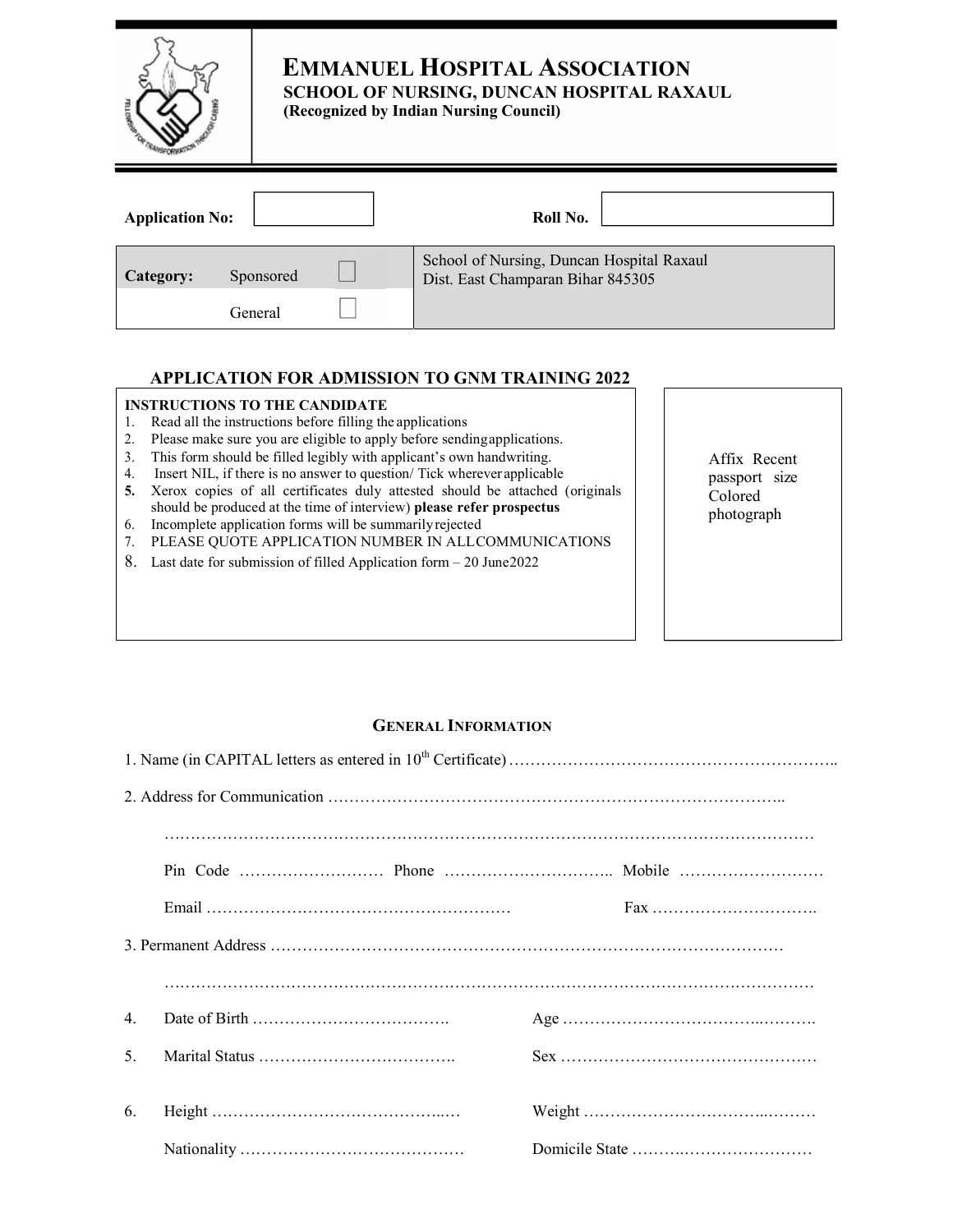# 7. Information about Parents

| <b>DETAILS</b> | <b>FATHER/ GUARDIAN</b> | <b>MOTHER</b> |
|----------------|-------------------------|---------------|
| Name           |                         |               |
| Occupation     |                         |               |
| Designation    |                         |               |
| Annual Income  | Rs.                     | Rs.           |

If married, number of children …………………………. Their ages ……………………………….

- 8. Applicant's Educational Qualification ………………………………………………………………
- 9. Subjects taken in High School and Intermediate (+2) studies:

**High School year ……………………. Intermediate (+2) year…………….** 

| <b>Subjects</b> | Marks % | <b>Subjects</b> | Marks % |
|-----------------|---------|-----------------|---------|
|                 |         |                 |         |
|                 |         |                 |         |
|                 |         |                 |         |
|                 |         |                 |         |
|                 |         |                 |         |
|                 |         |                 |         |

| <b>Subjects</b> | Marks % |
|-----------------|---------|
|                 |         |
|                 |         |
|                 |         |
|                 |         |
|                 |         |
|                 |         |

10. Extracurricular activities: - (SPORTS, NCC, SCOUTS, MUSIC, ANY OTHER)

………………………………………………………………………………………………………….. …………………………………………………………………………………………………………..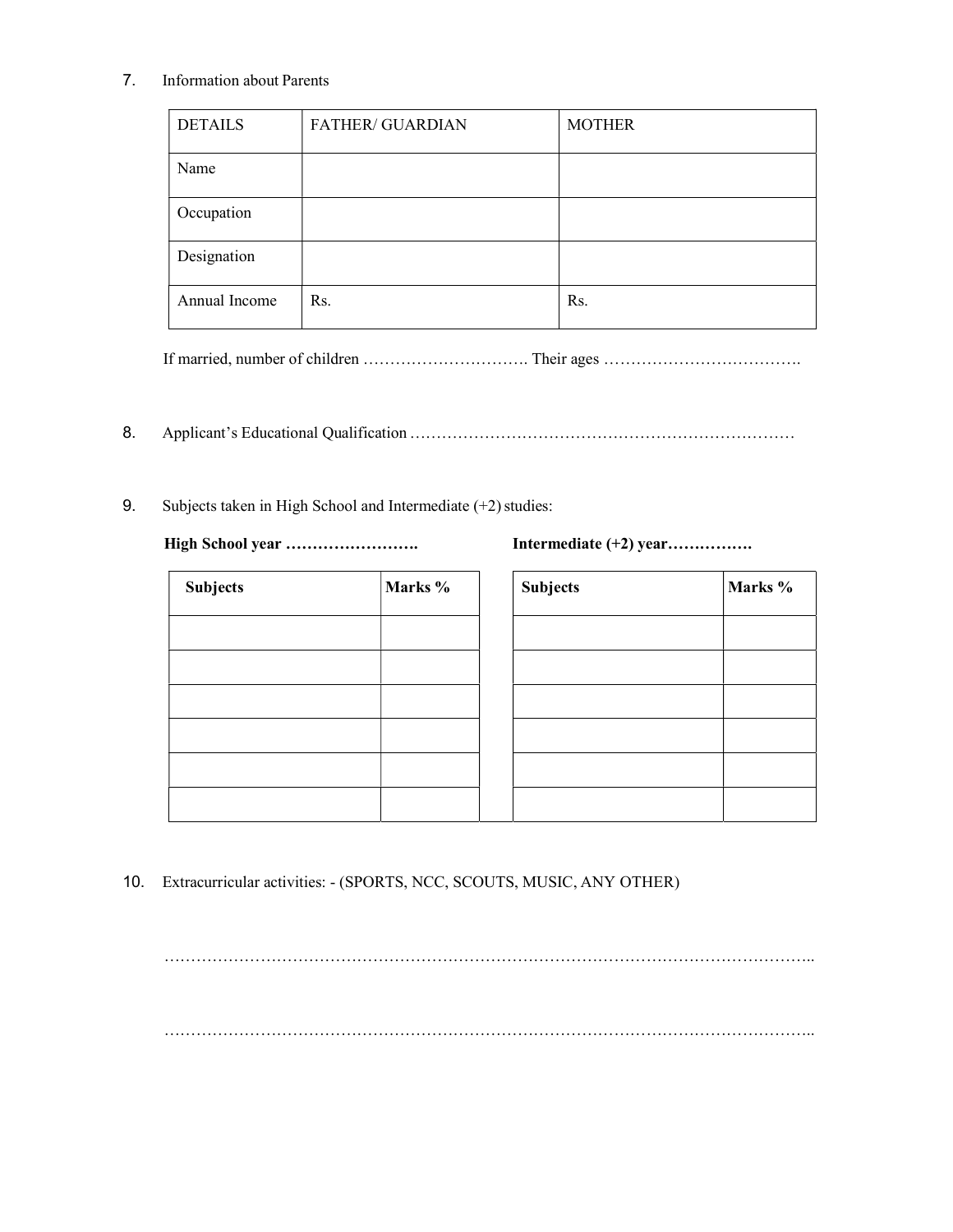11. Have you done any other nurses training before? If so, give details

…………………………………………………………………………………………………… ……………………………………………………………………………………………………

12. Name of the person who meet the financial requirements for your training ………………………………………………………………………………………………………

Sponsorship Letter for sponsored candidates.

#### 13. **OTHER DETAILS: -**

- a. Mother Tongue: …………………………………………….……………….……..
- b. Other Language(s) Known (speak): …………………….…………

Read………………… (Write): ………………………..…

- c. Religion: ………………………………………….
	- If, Christian, Denomination ……………………………………………

d. Name & Address of your Pastor / Elder …………….…………………………………..……

- 14. Have you had any major illness in the past?………………………………………………………………………………………
	- If yes, give details ……………………………………………………………………………………..……………
- 15. After completion of your training, you will be posted in any one of the EHA hospitals to complete your service commitment. Do you agree?
- 16. Why do you want to become a Nurse? (Write briefly)

…………………………………………………………………………………………………… …………………………………………………………………………………………………… 17. Reasons for applying to this Nursing School:

……………………………………………………………………………………………………

…………………………………………………………………………………………………

18. Applicants should write the Pre-Nursing Test (PNT) on 1<sup>st</sup> July 2022 in the School of Nursing Duncan Hospital Raxaul.